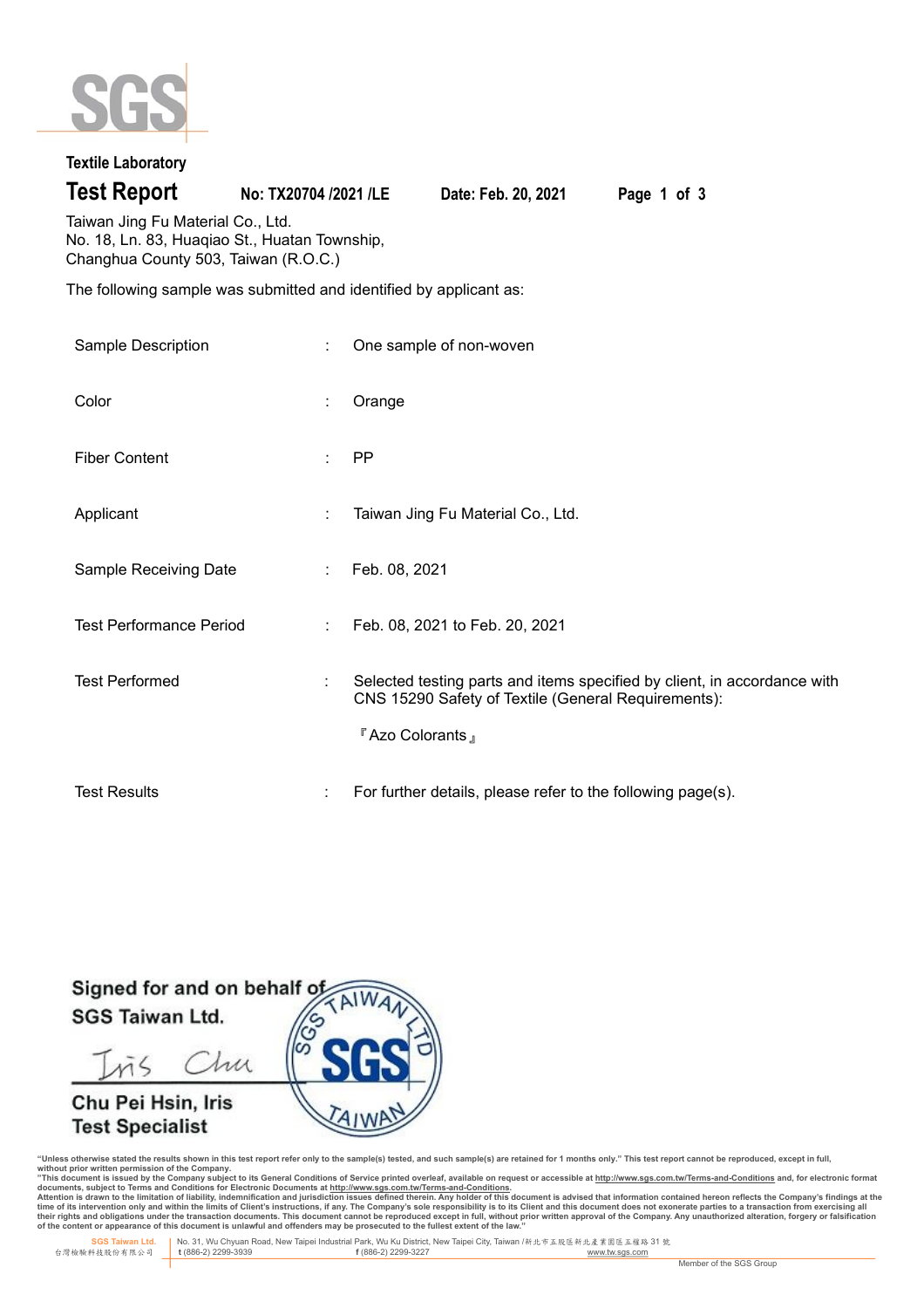

**Textile Laboratory**

**Test Report No: TX20704 /2021 /LE Date: Feb. 20, 2021 Page 2 of 3**

Test Results:

### **Azo Colorants**

Test Method: According to CNS 16113-1 L3280-1/CNS 16113-3 L3280-3. Analysis was conducted with GC-MS/HPLC DAD.

|                                           |                | Result          | <b>CNS 15290</b> |
|-------------------------------------------|----------------|-----------------|------------------|
|                                           |                | (mg/kg)         | Recommend Max.   |
|                                           |                |                 | Limit (mg/kg)    |
|                                           | <b>CAS No.</b> | With extracting |                  |
| 4-Aminobiphenyl                           | $92 - 67 - 1$  | <b>ND</b>       | 30               |
| Benzidine                                 | 92-87-5        | ND              | 30               |
| 4-Chlor-o-toluidine                       | 95-69-2        | <b>ND</b>       | 30               |
| 2-Naphthylamine                           | $91-59-8$      | <b>ND</b>       | 30               |
| o-Aminoazotoluene                         | 97-56-3        | ND              | 30               |
| 5-nitro-o-toluidine /                     | 99-55-8        | ND              | 30               |
| 2-Amino-4-nitrotoluene                    |                |                 |                  |
| 4-Chloroaniline                           | 106-47-8       | <b>ND</b>       | 30               |
| 4-methoxy-m-phenylenediamine /            | 615-05-4       | <b>ND</b>       | 30               |
| 2,4-Diaminoanisole                        |                |                 |                  |
| 4,4'-Diaminodiphenylmethane               | 101-77-9       | <b>ND</b>       | 30               |
| 3,3'-Dichlorobenzidine                    | 91-94-1        | <b>ND</b>       | 30               |
| 3,3'-Dimethoxybenzidine                   | 119-90-4       | <b>ND</b>       | 30               |
| 3,3'-Dimethybenzidine                     | 119-93-7       | <b>ND</b>       | 30               |
| 4,4'-methylenedi-o-toluidine /            | 838-88-0       | <b>ND</b>       | 30               |
| 3,3'-Dimethyl-4,4'-diaminodiphenylmethane |                |                 |                  |
| p-Cresidine                               | 120-71-8       | <b>ND</b>       | 30               |
| 4,4'-Methylene-bis-(2-chloroaniline)      | $101 - 14 - 4$ | <b>ND</b>       | 30               |
| 4,4'-Oxydianiline                         | 101-80-4       | <b>ND</b>       | 30               |
| 4,4'-Thiodianiline                        | 139-65-1       | <b>ND</b>       | 30               |
| o-Toluidine                               | 95-53-4        | <b>ND</b>       | 30               |
| 4-methyl-m-phenylenediamine /             | 95-80-7        | ND              | 30               |
| 2,4-Toluylendiamine                       |                |                 |                  |
| 2,4,5-Trimethylaniline                    | $137 - 17 - 7$ | <b>ND</b>       | 30               |
| O-Anisidine                               | $90 - 04 - 0$  | <b>ND</b>       | 30               |
| 4-aminoazobenzene                         | 60-09-3        | <b>ND</b>       | 30               |

Note: ND = Not Detected

Report Limit = 5 mg/kg

Remark: 4-Aminodiphenyl (CAS No. 92-67-1), 2-Naphthylamine (CAS No. 91-59-8) and 2,4- Diaminoanisole (CAS No. 615-05-4) can be indirectly generated from some colorants which do not contain these amines azo bound. The use of banned azo colorants cannot be reliably ascertained without additional information.

> In case PU is used, e.g. PU Foams or coatings, it cannot be ruled out that MDA (CAS No. 101-77-9) and TDA (CAS No. 95-80-7) can be released from PU material, not from banned azo colorant. Similarly, for pigment prints, MDA will be released from a chemical fixing agent.

"Unless otherwise stated the results shown in this test report refer only to the sample(s) tested, and such sample(s) are retained for 1 months only." This test report cannot be reproduced, except in full,<br>without prior wr

documents, subject to Terms and Conditions for Electronic Documents at <u>http://www.sqs.com.tw/Terms-and-Conditions</u><br>Attention is drawn to the limitation of liability, indemnification and jurisdiction issues defined threin.